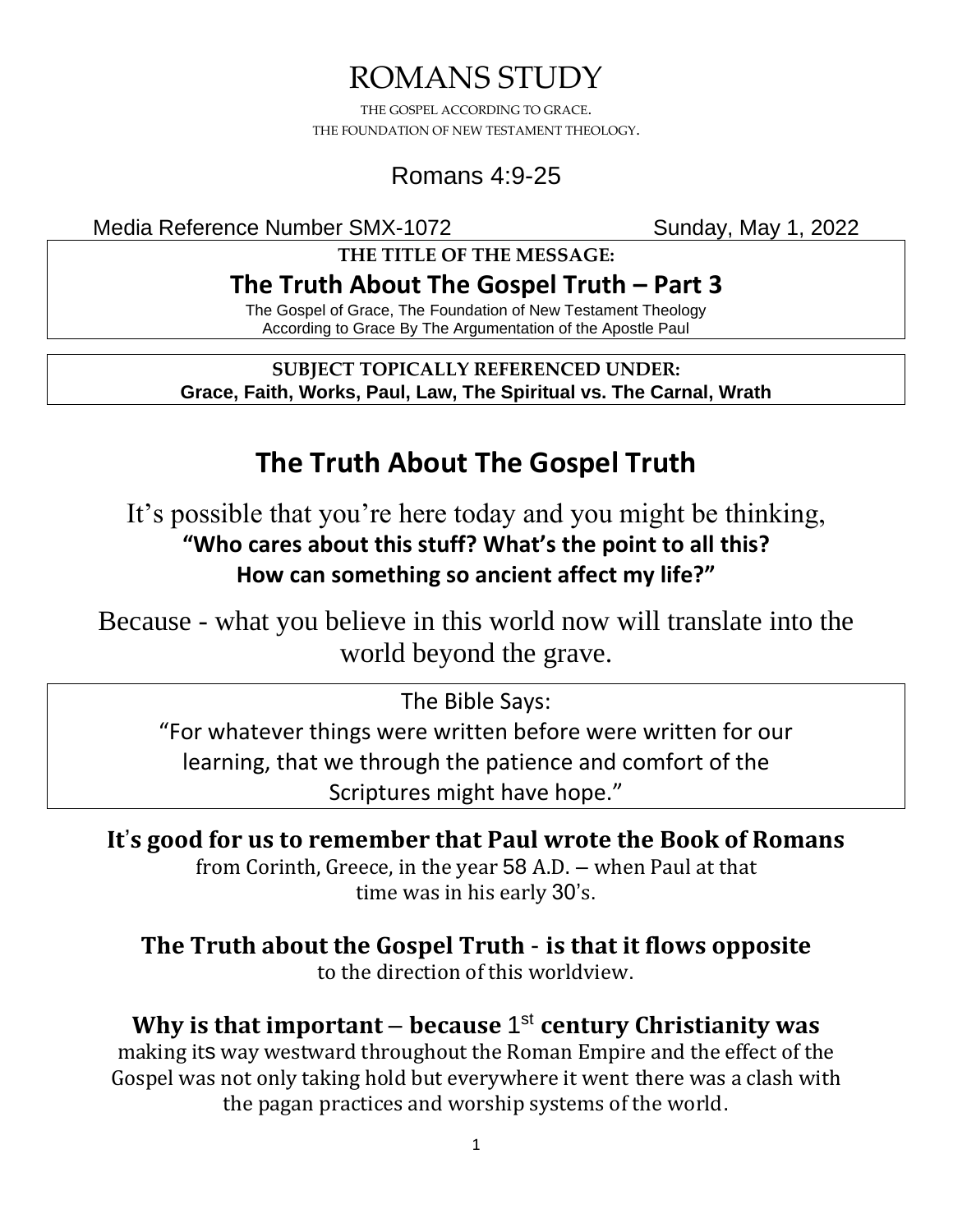#### **These** "**Clashes of Culture**" **were not so much about opinions or doctrines**

– that's obvious. But it was the fact that Christianity practiced and brought a values system and morality never before seen on earth.

#### **The early church father**, **Clement of Rome**,

one of the 1st century pastors among the fellowships in Rome, specifically says of Paul, that he had been imprisoned "No less than seven times" and that "He bore the chains for the Gospel."

#### **The Salt of The Gospel & The Light of It**s **Message**

was impossible to hide when presented. It was Christianity that became the home for the outcast. It became freedom for the slave. It was Christianity that defended the rights of the defenseless. And it was Christianity that became hope for the condemned.

> **It was the influence of Christianity that ended** the **Gladiatorial** Games in the Empire.

## **It was the influence of Christianity that ended**

the **Sati** – the widow burning in Hinduism.

#### **Due to the Missionary efforts of William Carey in 1829 Sati, the Hindu**

practice of placing the widow of the deceased Hindu husband on his funeral pyre - was banned across the country. It was Carey's relentless battle against Sati that took 25 years, which finally led to the famous edict in 1829 banning widow burning.

#### **It was the influence of Christianity that ended**

**Slavery** in the British Empire and in The Unites States.

#### **Paul had experienced a front row seat to the power of the Gospel.**

Romans 1:16

For I am not ashamed of the gospel of Christ, for it is the power of God to salvation for everyone who believes, for the Jew first and also for the Greek. 17 For in it the righteousness of God is revealed from faith to faith; as it is written, "The just shall live by faith."

#### Ephesians 3:14-21

For this reason I bow my knees to the Father of our Lord Jesus Christ, 15 from whom the whole family in heaven and earth is named, 16 that He would grant you, according to the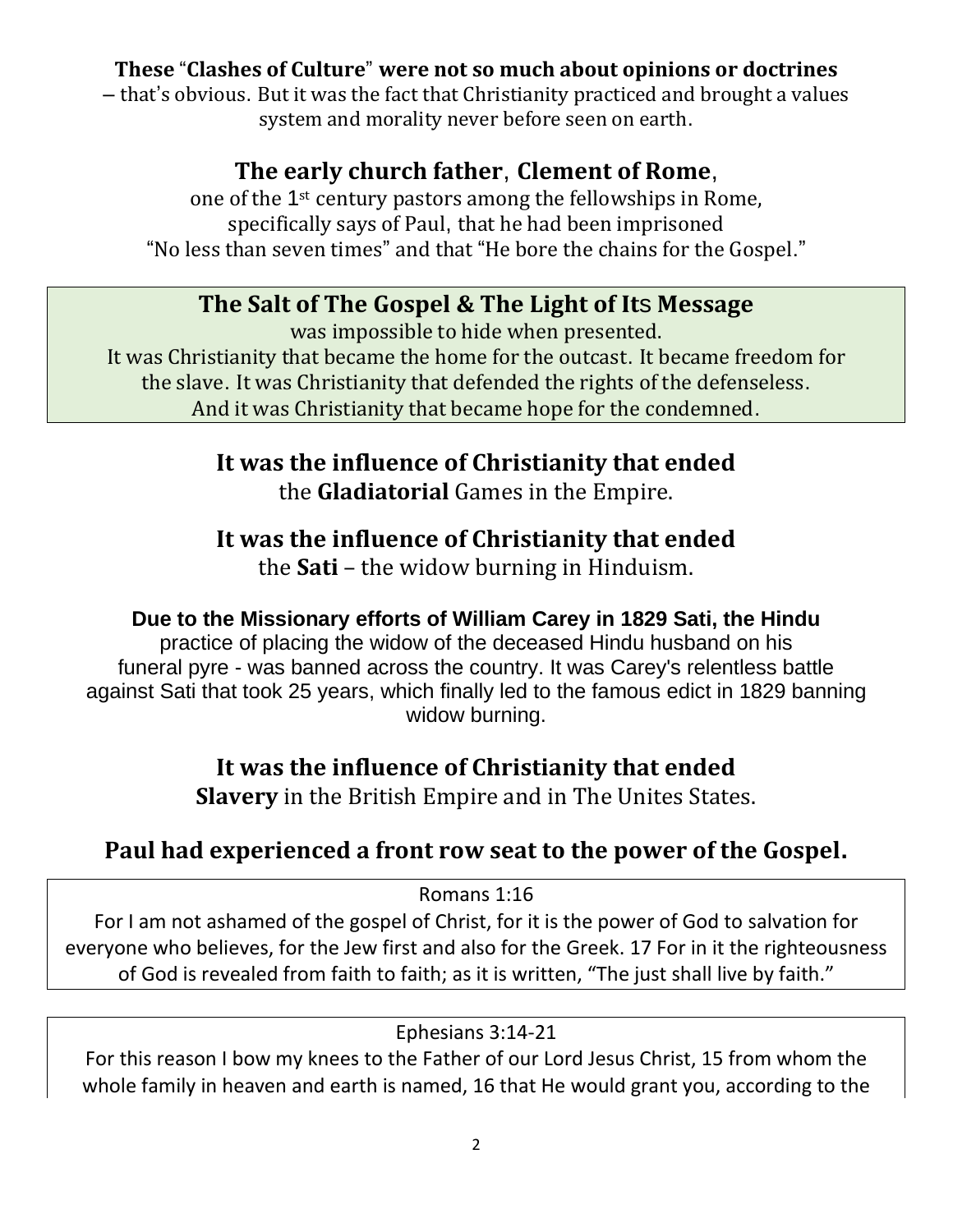riches of His glory, to be strengthened with might through His Spirit in the inner man, 17 that Christ may dwell in your hearts through faith; that you, being rooted and grounded in love, 18 may be able to comprehend with all the saints what is the width and length and depth and height - 19 to know the love of Christ which passes knowledge; that you may be filled with all the fullness of God. 20 Now to Him who is able to do exceedingly abundantly above all that we ask or think, according to the power that works in us, 21 to Him be glory in the church by Christ Jesus to all generations, forever and ever. Amen.

## **The Truth About The Gospel Truth**

1.) Is that it is simple vs. 9-15

#### 2.) Is that it is rational vs. 16-18

#### Roman 4:19-25

And not being weak in FAITH, he did not consider his own body, already dead (since he was about a hundred years old), and the deadness of Sarah's womb. 20 He did not waver at the promise of God through (because of) unbelief, but was strengthened in FAITH, giving glory to God, 21 and being FULLY CONVINCED that what He had promised He was also able to perform. 22 And therefore *"it was accounted to him for righteousness."* 23 Now it was not written for his sake alone that it was imputed to him, 24 but also for us. *It shall be imputed to us who believe in Him who raised up Jesus our Lord from the dead,* 25 *who was delivered up because of our offenses,* (the atonement for our weaknesses, our sins, our transgressions) *and was raised because of* (for) *our justification.*

## **The Truth - About The Gospel Truth**

3.) Is that it is glorious vs. 19-25

**The Truth - About The Gospel Truth**

# **Is That It Is Glorious**

3a.) Glorious because it's life again vs. 19-21

### Verse 19

19 And not being weak in FAITH, he did not consider his own body, already dead (since he was about a hundred years old), and the deadness of Sarah's womb.

> Being Weak in body. Being Weak in Age for Sure, But Not Being Weak in Faith!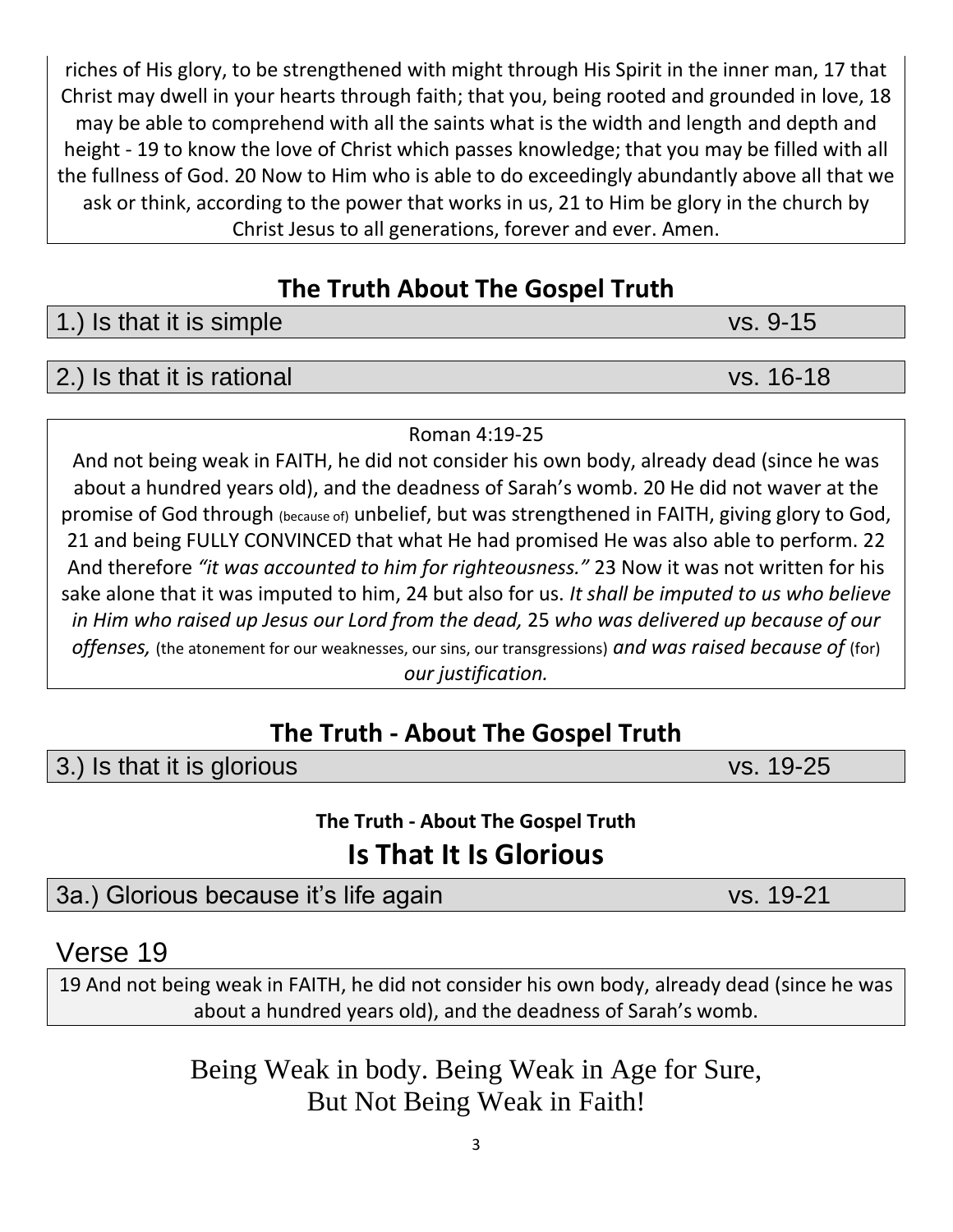Verses 17-18 are like hinges that the door of justification swings.

17 *(as it is written, "I have made you a father of many nations")* in the presence of Him whom he believed even God, who gives life to the dead and calls those things which do not exist as though they did; 18 who, contrary to hope, in hope believed, so that he became the father of many nations, according to what was spoken, *"So shall your descendants be."*

## Glorious because it brings to us life again.

## Verse 19

19 And not being weak in FAITH, he did not consider his own body, already dead (since he was about a hundred years old), and the deadness of Sarah's womb.

## Out of Death – Life would come again.

**It is the glory of the Gospel** that attracts.

**It is the glory of the Gospel** that adorns heaven.

**It is the glory of the Gospel** that exalts the Lord Jesus Christ.

**It is the glory of the Gospel** of grace.

**It is the glory of the Gospel** of love.

**It is the glory of the Gospel** that the world hates.

#### Galatians 6:14-15

But God forbid that I should boast except in the cross of our Lord Jesus Christ, by whom the world has been crucified to me, and I to the world. 15 For in Christ Jesus neither circumcision nor uncircumcision avails anything, but a new creation.

## Verse 20

20 He did not waver at the promise of God through unbelief, but was strengthened in FAITH, giving glory to God,

#### **Waver** grk:

(did not) stagger, (was not) moved, (did not) stop (was not) impatient, he steadily and firmly believed onward. with the promise of God (in hand, in heart)

Whatcha Got There Abraham? - "New Life", It's coming!!!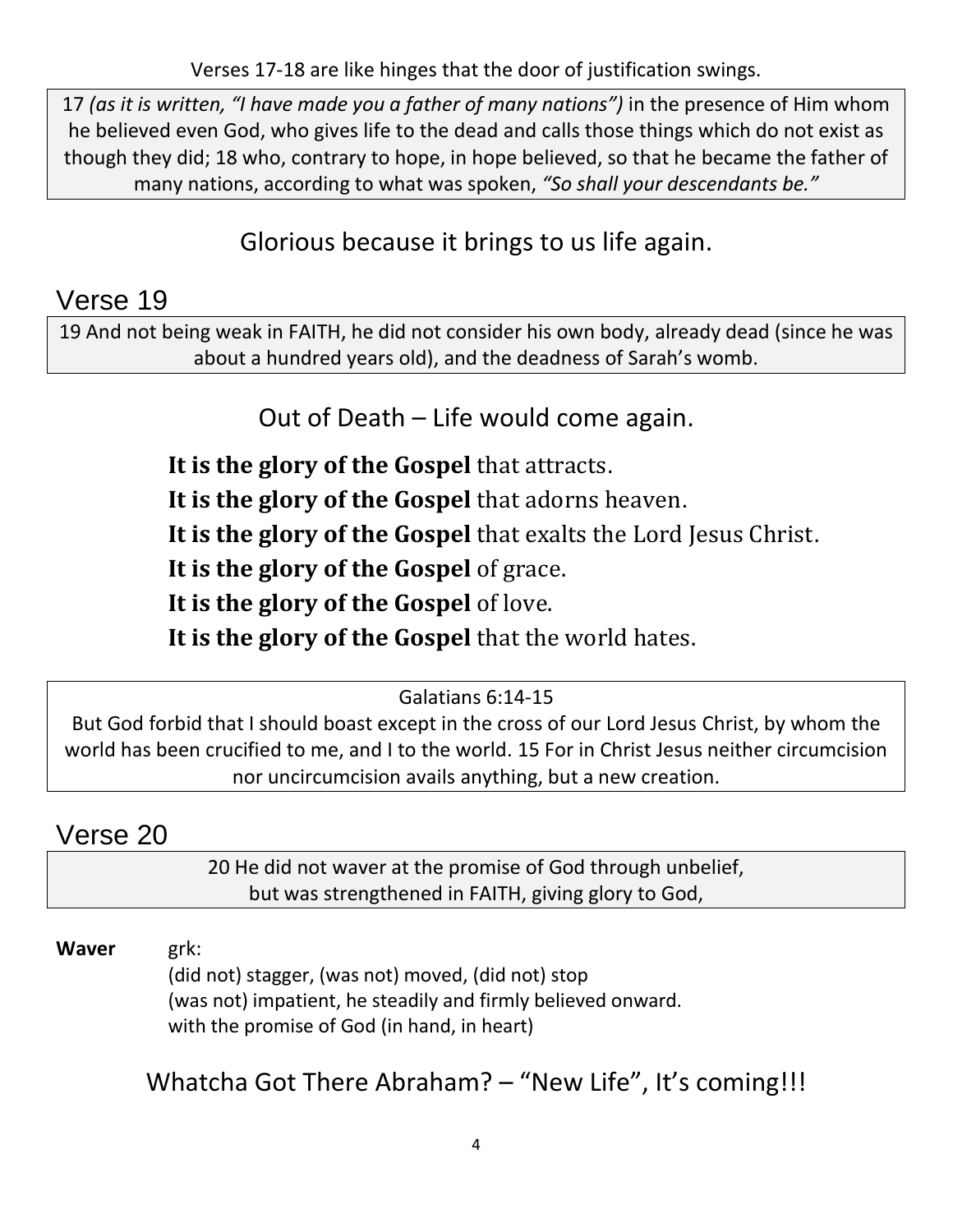## On Wednesday Nights in The Book of Hebrews We've been learning about **"The Suicide of Unbelief."**

#### **Abraham would have none of it. He refused to see (what God had said) through the eyes of unbelief.**

**Strengthened grk: endunamoo** to gain power: grow strong, to be increasing in strength

How was Abraham strengthened in faith? By being placed in circumstances where faith was needed, proven, and tested.

"Sincere struggling with spiritual problems comes from strong, godly faith. Such faith refuses to doubt and trust in God's promises, even when no way of fulfillment is humanly imaginable." John MacArthur

To put into practice this spiritual reality is to walk by faith and when this happens, your faith is fortified – verse 21 happens...

Verse 21

21 and being FULLY CONVINCED that what He had promised God was also able to perform.

#### James 1:2-4 NLT

Dear brothers and sisters, when troubles of any kind come your way, consider it an opportunity for great joy. 3 For you know that when your faith is tested, your endurance has a chance to grow. 4 So let it grow, for when your endurance is fully developed, you will be perfect and complete, needing nothing.

"Giving Glory to God" implies the whole man – everything Abraham was made the decision to "Give God Glory" no matter what.

1 John 5:10b He who does not believe God has made Him a liar, because he has not believed the testimony that God has given of (about) His Son.

Philippians 1:6 Being confident of this very thing, that He who has begun a good work in you will complete it until the day of Jesus Christ;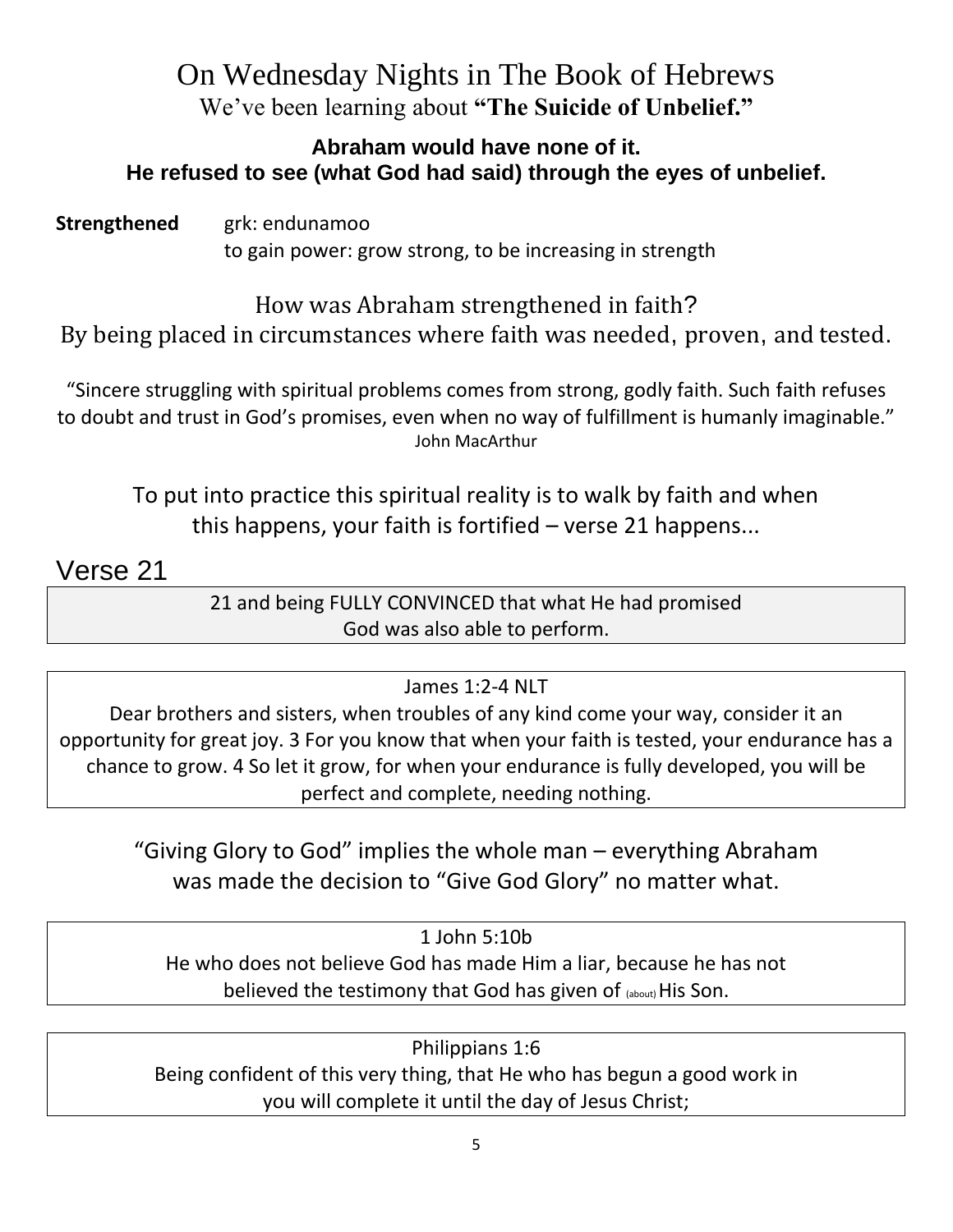#### Psalms 138:8 The LORD will perfect that which concerns me; your mercy, O LORD, endures forever; do not forsake the works of Your hands.

Jude 1:24

Now to Him who is able to keep you from stumbling, and to present you faultless before the presence of His glory with exceeding joy,

To choose (employ faith) to believe God at what He has said is to give Him the ultimate Honor and Glory that is due to Him. Here's why: When we believe Him, we are saying *"I'm all in LORD – Take me and do with me as You desire because I know that what You have for me – is better than anything I could ever design for myself."*

Ephesians 3:20-21

Now to Him who is able to do exceedingly abundantly above all that we ask or think, according to the power that works in us, 21 to Him be glory in the church by Christ Jesus to all generations, forever and ever. Amen.

"So long as we believe that everything depends on our efforts, we are bound to be pessimist." Dr. William Barclay

# A word of warning to the lazy listener

regarding this glorious Gospel.

2 Corinthians 4:3-4

But even if our gospel is veiled, it is veiled to those who are perishing, 4 whose minds the god of this age has blinded, who do not believe, lest the light of the gospel of the glory of Christ, who is the image of God, should shine on them.

## **The Truth - About The Gospel Truth Is That It Is Glorious**

3b.) Glorious because it's ours to have vs. 22-24a

## Verse 22-24a

22 And therefore *"it was accounted to him for righteousness."* 23 Now it was not written for his sake alone that it was imputed to him, 24a but also for us.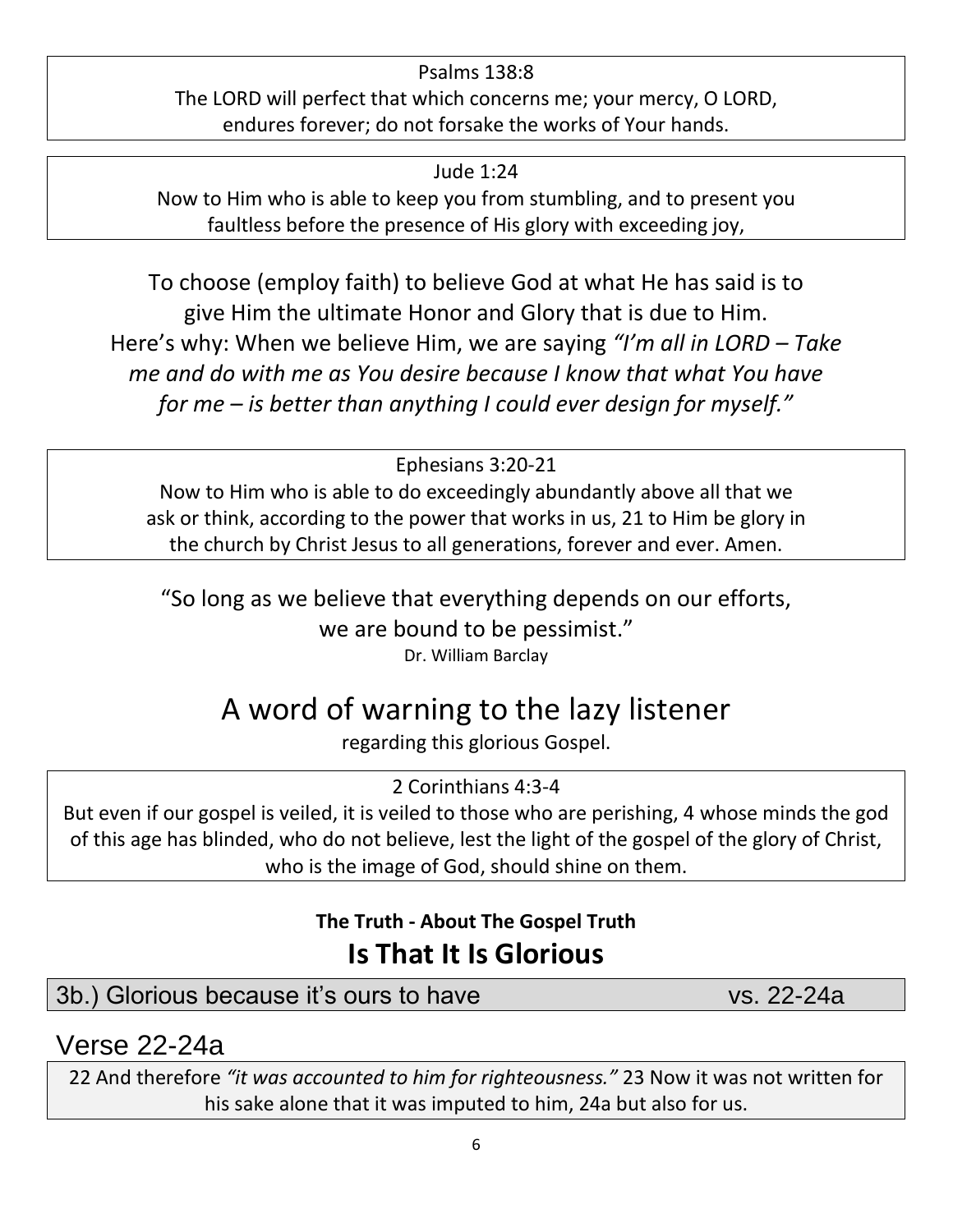Jude 1:25 To God our Savior, Who alone is wise, be glory and majesty, dominion and power, both now and forever. Amen.

Philippians 2:9-11

Therefore God also has highly exalted Him and given Him the name which is above every name, 10 that at the name of Jesus every knee should bow, of those in heaven, and of those on earth, and of those under the earth, 11 and that every tongue should confess that Jesus Christ is Lord, to the glory of God the Father.

### **The Truth - About The Gospel Truth Is That It Is Glorious**

3c.) Glorious because it's mine to keep vs. 24b-25

Verse 24b

It shall be imputed to US WHO BELIEVE IN HIM who raised up Jesus our Lord from the dead,

## The Gospel is glorious - it's the one true thing of value

in all of this world and it is mine personally to own and to be owned by it.

## A Word of Warning to Our Day

#### 2 Timothy 4:15

I charge you therefore before God and the Lord Jesus Christ, who will judge the living and the dead at His appearing and His kingdom: 2 Preach the word! Be ready in season and out of season. Convince, rebuke, exhort, with all longsuffering and teaching. 3 For the time will come (2022) when they will not endure sound doctrine, but according to their own desires, because they have itching ears, they will heap up for themselves teachers; 4 and they will turn their ears away from the truth and be turned aside to fables. 5 But you (God's people) be watchful in all things, endure afflictions, do the work of an evangelist, fulfill your ministry.

**Itching** grk: knetho to scratch, to rub, to adjust the ear (tickled) selective. desiring to hear something pleasing, smooth, without

**Fables** grk: muthos a speech, a tale, a story, a teller of myths.